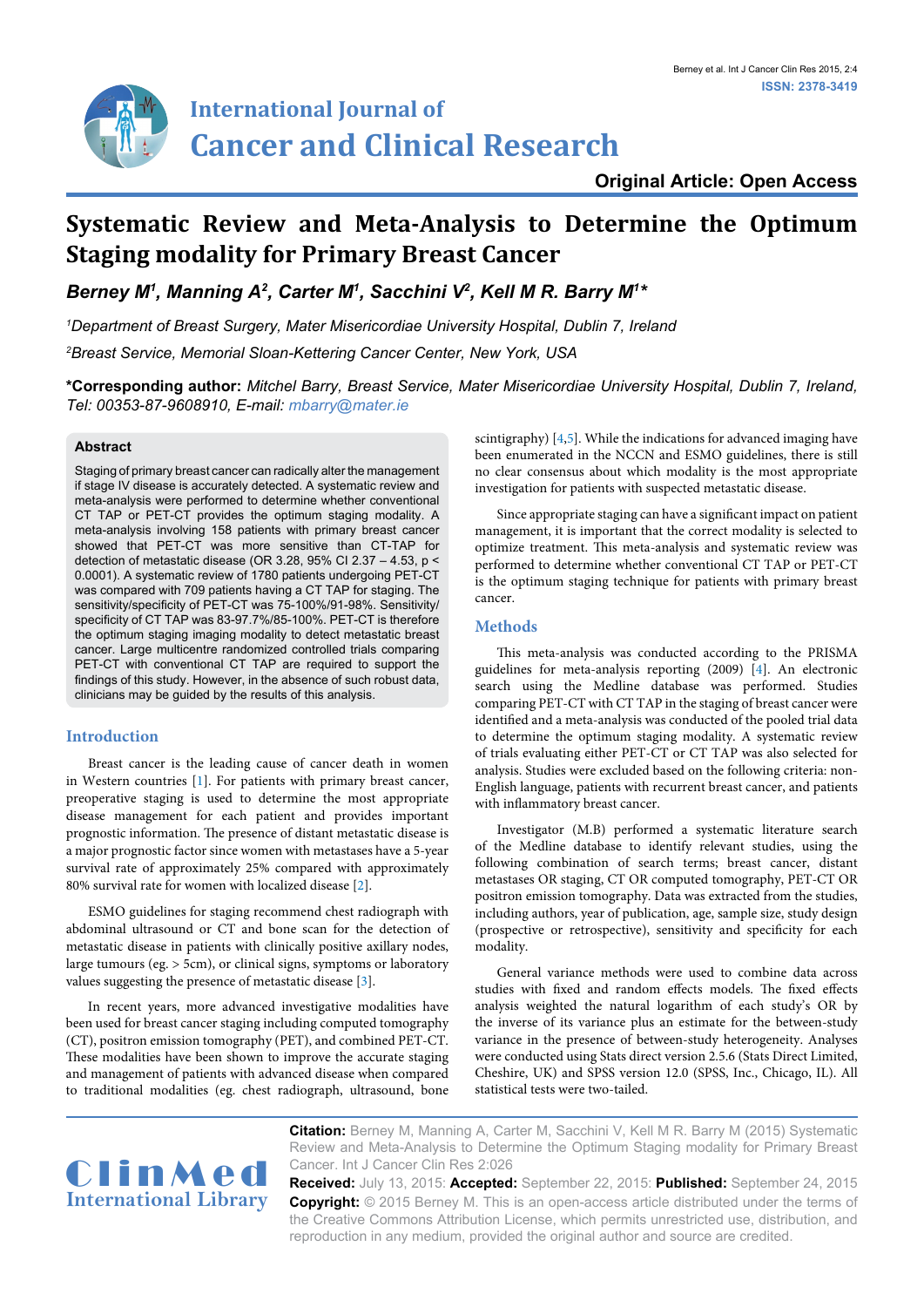<span id="page-1-1"></span>

| <b>Author</b>  | Year | <b>Journal</b> | $\mathsf{n}$ | <b>Patients group</b>       | Results: PET-CT (%) | Results: CT-TAP (%) |
|----------------|------|----------------|--------------|-----------------------------|---------------------|---------------------|
| Piperkova      | 2007 | ClinNuc Med    | 49           | Initial staging, re-staging | Sensitivity 97.8    | Sensitivity 87.6    |
|                |      |                |              | post-surgery, evaluating    | Specificity 93.5    | Specificity 42.0    |
|                |      |                |              | treatment response          |                     |                     |
| Piccardo       | 2012 | Eur J Radiol   | 39           | Stage I-IV                  | Sensitivity 91      | Sensitivity 77      |
|                |      |                |              |                             | Specificity 91      | Specificity 93      |
| <b>Segaert</b> | 2010 | Breast J       | 70           | Stage IIB and III           | Sensitivity<br>-96  | Sensitivity 86      |
| Total          |      |                | 158          |                             |                     |                     |

<span id="page-1-0"></span>

#### **Results**

Three trials were identified which directly compared the use of PET-CT and CT-TAP in breast cancer patients undergoing staging for metastatic disease [\(Table 1\)](#page-1-1). Both imaging modalities were used in 158 patients. The sensitivity and specificity of PET-CT were superior to that of CT-TAP for the detection of distant metastases in these patients (sensitivity 91 – 97.8%, specificity 91-93.5% for PET-CT versus sensitivity 77-87.6%, specificity 42-93% for CT-TAP). Overall the meta-analysis showed that PET-CT was more sensitive than CT-TAP in the detection of metastatic disease (OR 3.28, 95% CI 2.37- 4.53, p < 0.0001) [\(Figure 1](#page-1-0)).

The systematic review examined the role of either PET-CT or CT TAP in the diagnosis of metastatic breast cancer. Eleven studies in which 1710breast cancer patients underwent PET-CT and 3 studies in which 619 patients underwent CT-TAP were selected [\(Table 2](#page-2-0) and [Table 3](#page-2-1)). These studies involved comparisons with conventional imaging techniques such as chest x-ray, liver ultrasound and bone scan and included breast cancer patients with both early and advanced disease. The sensitivity of PET-CT was 75-100% and specificity was 91-98%. Sensitivity of CT TAP was 83-97.7% and specificity was 85-100%.

#### **Discussion**

In the meta-analysis, the PET-CT is clearly shown to be the superior imaging modality (OR 3.28, 95% CI 2.37-4.53, p < 0.0001) ([Figure 1\)](#page-1-0). The systematic review confirmed that PET-CT is superior to conventional imaging [\(Table 2\)](#page-2-0). However the systematic review failed to demonstrate any significant difference between PET-CT and CT TAP in terms of sensitivity/specificity however there was significant heterogeneity across the studies involved regarding patient selection and disease stage. This may explain the discordance in findings between the meta-analysis and the systematic review.

Although many studies have compared both PET-CT and CT-TAP to conventional imaging, few have compared these modalities with each other and it is not surprising that such variety exists. The lack of consensus on which staging investigation(s) should be performed at such a critical point in the patient's care is likely a reflection of the lack of available evidence.

Indications for imaging and stage of disease differed between studies in this meta-analysis; Piperkova et al, in a retrospective review, reported on 49 patients who underwent imaging for staging, restaging or assessment of treatment response [\[5](#page-3-1)]. Piccardo reported prospectively on 39 patients with stage I-IV breast cancer who were referred for skeletal survey due to symptoms suggestive of, or with known bone metastases [[6](#page-3-5)]. Finally Segaert et al. reported retrospectively on 70 newly diagnosed breast cancer patients with stage IIB and III disease [[7\]](#page-3-6). Despite such variety between studies the question of which imaging modality can more reliably detect metastatic disease applied similarly to each study group and it is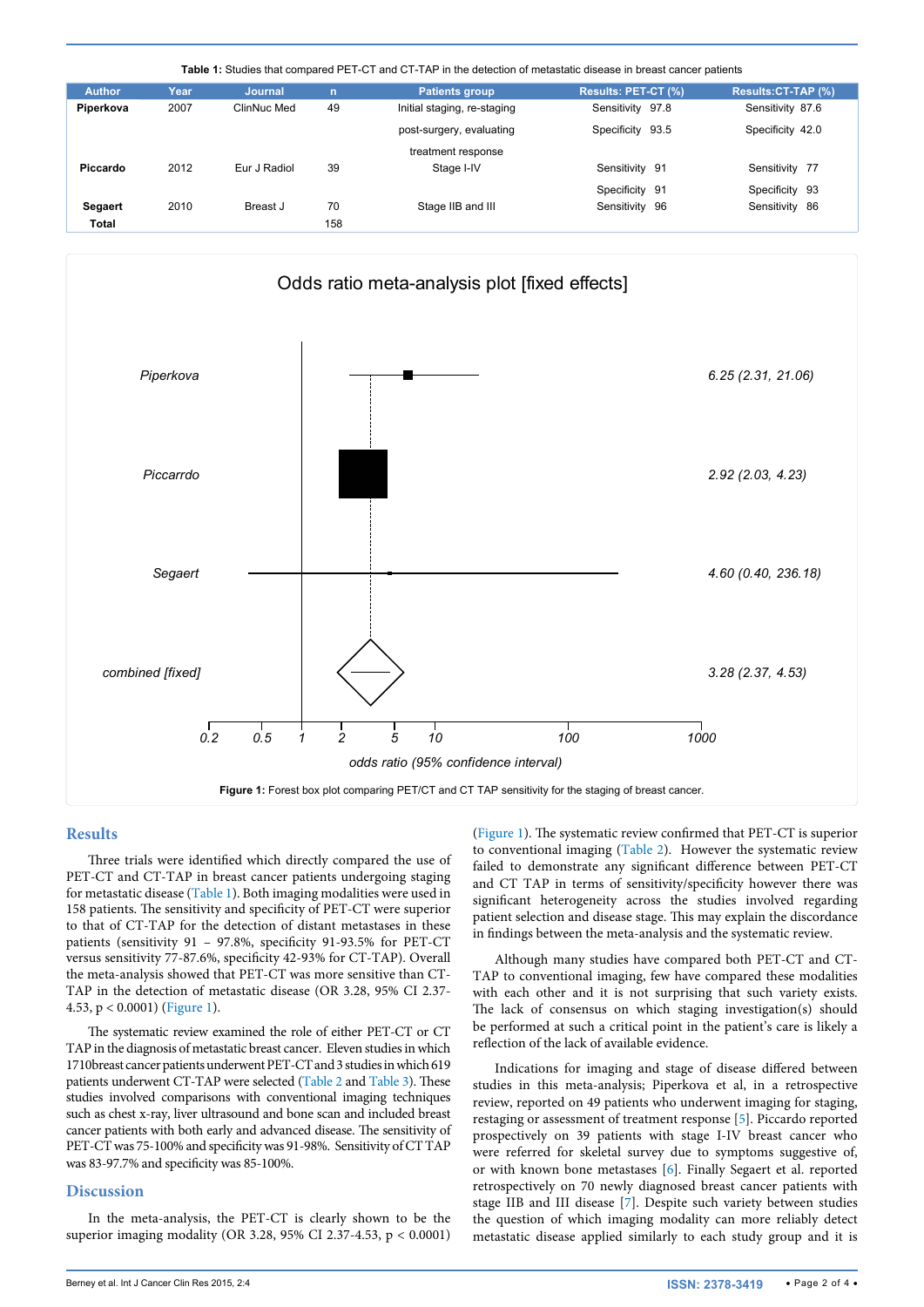<span id="page-2-0"></span>

|                           |      |                                          | Table 2: Studies comparing PET-CT to conventional imaging for detection of metastatic breast cancer. |                                                                     |              |                                                                                                  |        |                              |
|---------------------------|------|------------------------------------------|------------------------------------------------------------------------------------------------------|---------------------------------------------------------------------|--------------|--------------------------------------------------------------------------------------------------|--------|------------------------------|
| <b>Author</b>             | Year | <b>Journal</b>                           | <b>Imaging modality</b>                                                                              | <b>Patient group</b>                                                | $\mathsf{n}$ | <b>Results:</b>                                                                                  | PET-CT | <b>Results: Conventional</b> |
| Koolen et al              | 2012 | <b>Breast Cancer</b><br><b>Res Treat</b> | PET-CT versus conventional<br>imaging (CXR, liver u/s, BS)                                           | Stage II and III<br>scheduled for<br>neoadjuvant                    | 154          | Sensitivity                                                                                      | 100    |                              |
|                           |      |                                          |                                                                                                      |                                                                     |              | Specificity                                                                                      | 96     |                              |
|                           |      |                                          |                                                                                                      |                                                                     |              | <b>PPV</b>                                                                                       | 80     |                              |
|                           |      |                                          |                                                                                                      |                                                                     |              | <b>NPV</b>                                                                                       | 100    |                              |
|                           |      |                                          |                                                                                                      |                                                                     |              | Accuracy                                                                                         | 97     |                              |
| Niikura et al             | 2011 | The Oncologist                           | PET-CT versus conventional<br>imaging (CXR, CT-TAP, BS)                                              | Stage I-IV                                                          | 225          | Sensitivity                                                                                      | 97.4   | 85.9                         |
|                           |      |                                          |                                                                                                      |                                                                     |              | Specificity                                                                                      | 91.2   | 67.3                         |
| Riegger et al             | 2011 | Eur J Nucl Med<br>Mol Imaging            | PET-CT versus conventional<br>imaging (CXR, liver u/s, BS)                                           | Stage I-IV                                                          | 106          | Sensitivity                                                                                      | 75     | 50                           |
|                           |      |                                          |                                                                                                      |                                                                     |              | Specificity                                                                                      | 97     | 98                           |
|                           |      |                                          |                                                                                                      |                                                                     |              | <b>PPV</b>                                                                                       | 80     | 80                           |
|                           |      |                                          |                                                                                                      |                                                                     |              | <b>NPV</b>                                                                                       | 96     | 92                           |
|                           |      |                                          |                                                                                                      |                                                                     |              | Accuracy                                                                                         | 93     | 90                           |
| Fuster et al              | 2008 | JCO                                      | PET-CT versus conventional<br>imaging (chest CT, liver u/s,<br>BS)                                   | Patients with<br>tumours>3cm                                        | 60           | Sensitivity                                                                                      | 100    | 60                           |
|                           |      |                                          |                                                                                                      |                                                                     |              | Specificity                                                                                      | 98     | 83                           |
| Groheux et al             | 2012 | <b>JNCI</b>                              | PET-CT                                                                                               | Stage II and III                                                    | 254          | Upstaged disease:                                                                                |        |                              |
|                           |      |                                          |                                                                                                      |                                                                     |              | Stage IIA                                                                                        | 2.3    |                              |
|                           |      |                                          |                                                                                                      |                                                                     |              | Stage IIB                                                                                        | 10.7   |                              |
|                           |      |                                          |                                                                                                      |                                                                     |              | Stage IIIA                                                                                       | 17.5   |                              |
|                           |      |                                          |                                                                                                      |                                                                     |              | Stage IIIB                                                                                       | 36.5   |                              |
|                           |      |                                          |                                                                                                      |                                                                     |              | Stage IIIC                                                                                       | 47.1   |                              |
| Morris et al              | 2010 | JCO                                      | PET-CT versus BS                                                                                     | Suspected<br>metastatic disease                                     | 163          | Concordant findings - 81%                                                                        |        |                              |
|                           |      |                                          |                                                                                                      |                                                                     |              | PET CT outperformed<br>BS in studies which were<br>disconcordant                                 |        |                              |
| Gunalp et al              | 2012 | <b>ExpTher Med</b>                       | PET-CT versus conventional<br>imaging (CXR, CT A/P, BS)                                              | Initial staging of<br>141 pre-op and 195<br>post-op patients        | 336          | Upstaged disease:                                                                                |        |                              |
|                           |      |                                          |                                                                                                      |                                                                     |              | Stage IIA                                                                                        | 29%    |                              |
|                           |      |                                          |                                                                                                      |                                                                     |              | Stage IIB                                                                                        | 46%    |                              |
|                           |      |                                          |                                                                                                      |                                                                     |              | Stage IIIA                                                                                       | 58%    |                              |
|                           |      |                                          |                                                                                                      |                                                                     |              | Stage IIIB                                                                                       | 100%   |                              |
| Choi et al                | 2012 | J Breast Cancer                          | PET-CT versus conventional<br>imaging (CXR, liver US, BS)                                            | biopsy-proven BC<br>patients                                        | 154          | Sensitivity                                                                                      | 100%   | 61.5%                        |
|                           |      |                                          |                                                                                                      |                                                                     |              | Specificity                                                                                      | 96.4%  | 99.2%                        |
| Heusner et al             | 2008 | J Nucl Med                               | PET-CT versus conventional<br>imaging (CXR, US abdomen,<br>BS)                                       | Suspected<br>malignancy                                             | 40           | Detected metastases in                                                                           |        |                              |
|                           |      |                                          |                                                                                                      |                                                                     |              | 100% of cases                                                                                    |        | 70%                          |
| Garami et al              | 2012 | <b>EJSO</b>                              | PET-CT versus conventional<br>imaging (CXR, US abdomen,<br>BS)                                       | Confirmed BC with<br>no signs of mets<br>on conventional<br>imaging | 115          | Detected metastases in 8<br>patients (7%). Changed<br>TMN classification in 54<br>patients (47%) |        | No metastases detected       |
| <b>Bernsdorf</b><br>et al | 2012 | Annals of<br>Oncology                    | PET-CT versus conventional<br>imaging (CXR and<br>mammography)                                       | Newly diagnosed<br>BС                                               | 103          | Detected metastases in 6<br>patients (6%) missed by<br>conventional imaging                      |        |                              |
|                           |      |                                          |                                                                                                      |                                                                     |              | Upstaging in 14 (14%)                                                                            |        |                              |
|                           |      |                                          |                                                                                                      |                                                                     |              | Change in treatment in 8<br>(8%)                                                                 |        |                              |
| <b>Total</b>              |      |                                          |                                                                                                      |                                                                     | 1710         |                                                                                                  |        |                              |

<span id="page-2-1"></span>**Table 3:** Studies comparing CT-TAP to conventional imaging for detection of metastatic disease in breast cancer patients.

| <b>Author</b>        | Year | <b>Journal</b>        | <b>Imaging modality</b>          | <b>Patient group</b>                                              | $\mathsf{n}$ | <b>Results:</b>     | <b>Results: Other</b> |  |
|----------------------|------|-----------------------|----------------------------------|-------------------------------------------------------------------|--------------|---------------------|-----------------------|--|
|                      |      |                       |                                  |                                                                   |              | <b>CT TAP</b>       |                       |  |
| Mahner et al         | 2008 | Annals of<br>oncology | PET, CT, conventional<br>imaging | Locally advanced breast<br>cancer & suspected<br>stage IV disease | 69           |                     | Conventional          |  |
|                      |      |                       |                                  |                                                                   |              | 83<br>Sensitivity   | 43                    |  |
|                      |      |                       |                                  |                                                                   |              | 85<br>Specificity   | 98                    |  |
| Tanaka et al         | 2012 |                       | Contrast enhanced CT             | Asymptomatic breast<br>cancer patients                            | 483          | Upstaged disease:   |                       |  |
|                      |      | Oncology              |                                  |                                                                   |              | 0<br>Stage 1        |                       |  |
|                      |      | Letters               |                                  |                                                                   |              | 1.9<br>Stage II     |                       |  |
|                      |      |                       |                                  |                                                                   |              | 31.3<br>Stage III   |                       |  |
| <b>Bristow et al</b> | 2007 | The Breast            | CT TAP, bone scan                | Suspected or confirmed<br>Stage IV disease                        | 77           |                     | Bone-Scan             |  |
|                      |      |                       |                                  |                                                                   |              | 97.7<br>Sensitivity | 100                   |  |
|                      |      |                       |                                  |                                                                   |              | Specificity<br>100  | 67.6                  |  |
| <b>Total</b>         |      |                       |                                  |                                                                   | 619          |                     |                       |  |